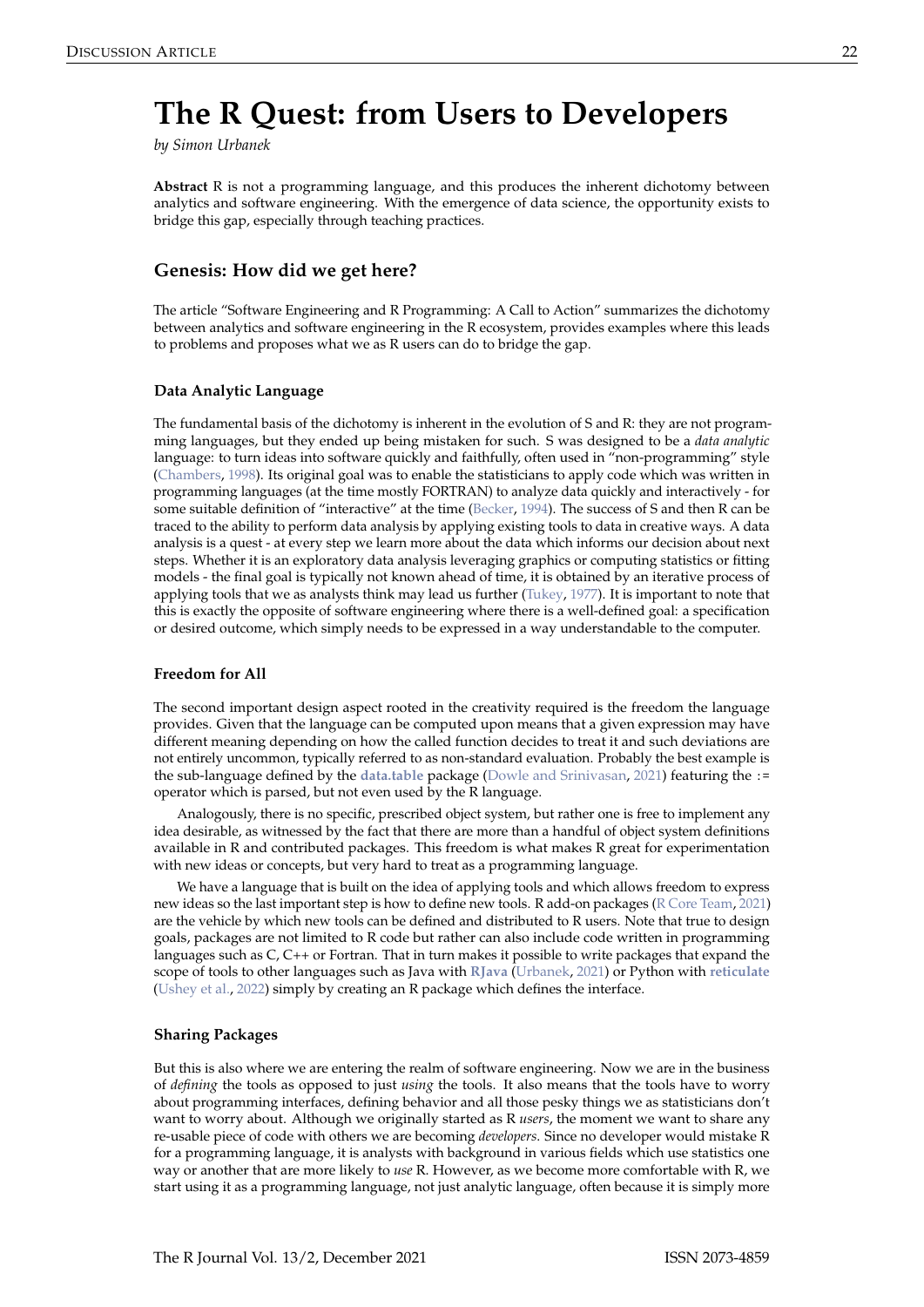<span id="page-1-0"></span>However, as R packages started to emerge, it became clear that a loosely coupled structure is not enough and have to introduce software engineering concepts such as documentation and testing. R includes tools for automated checking for packages to be able to provide at least some basic guarantees. Packages provide examples which are supposed to be illustrative, but soon were used to perform limited testing. R itself is using the same package structure and it was clear early that a test suite is important and so was introduced. Consequently, the same facilities were available to packages, but only very few were using it. There are, however, no built-in tools for creating test suites. In core R those are hand-curated by experienced developers, but that does not scale to package space.

Over 18,000 packages are now present in the Comprehensive R Archive Network (CRAN), a repository which has arguably played major role in the success of R [\(Hornik and Leisch,](#page-2-8) [2002\)](#page-2-8). This is not only a valuable resource for users, but today this rich collection of contributed R code in being used as an automated test-suite for R. This is no coincidence, the importance of software engineering concepts has been identified by the CRAN team long time ago and the tools in R have been enhanced for that purpose [\(Hornik,](#page-2-9) [2016\)](#page-2-9). CRAN has been an invaluable asset for the development of R based on examples and limited tests alone. It allows us the R Core Team to test changes in R against code that was written by ingenious people that do not necessarily follow documentation, but instead write code that seems to work - possibly in ways not intended in the first place. Consequently, improving the quality and coverage of tests in packages has not only positive impact on the individual package, but on the quality of the entire CRAN ecosystem and R itself.

CRAN performs reverse-dependency checks where packages are not allowed to break dependent package which is an important software engineering concept. One can see CRAN as performing continuous integration and continuous testing if we consider all submitted packages as one big project. This is not universally liked among package authors, though. Some find it too tedious to be responsible for software in the way a software engineer would be - a concern which is also highlighted by the article.

#### **Steal and Borrow**

One perhaps surprising finding of the article was the analysis of code fragment re-use [\(Claes et al.,](#page-2-10) [2015\)](#page-2-10). A quite recent example how dangerous such practice is was a piece of badly written JavaScript code from Stack Overflow [\(StackOverflow\)](#page-2-11) which was copied so often that it made it into the popular Unity game engine, effectively forcing browsers to lie about macOS versions [\(Chromium Bugs\)](#page-2-12) just to not break millions of released products. R code fragments are less likely to have such world-wide impact, but can be equally frustrating. The historically relatively high cost of loading other packages was an incentive to simply copy fragments instead, but the performance impact has been diminishing with advancements in the R implementation. Still, I believe the exact reasons for fragment re-use deserve further examination and may reveal other, more benign motives.

## **Every Project Needs a Conductor**

Another good example of introducing software engineering principles into the R world successfully is the Bioconductor project [\(Gentleman et al.,](#page-2-13) [2004\)](#page-2-13). The authors realized early that the project is too big for it to allow organic growth and have strongly encouraged the use of the S4 class system to build a class hierarchy specific to the tasks common to the Bioconductor packages. This enabled optimizations of implementation as a core part of the system as opposed to individual approaches in each package. Bioconductor was also encouraging unit tests and has maintained a build and reporting system similar to that of CRAN, in the early days even pioneering functionality that was later added to core R.

## **The Gospel of Data Science**

I believe the Call to Action is a very timely contribution. Many R users start as statisticians or data analysts in some domain since that is the main strength of R. Consequently, a lot of R code is never publicly visible. Code written for data analyses is not software development and is not published as software. So any global statistics about R code have to be taken with that in mind. When considering R packages we are talking only about a fraction of the code written in R. However, building new tools is an important part of the R ecosystem and it has to be made clear that it is different from data analysis and thus requires different skills and tools.